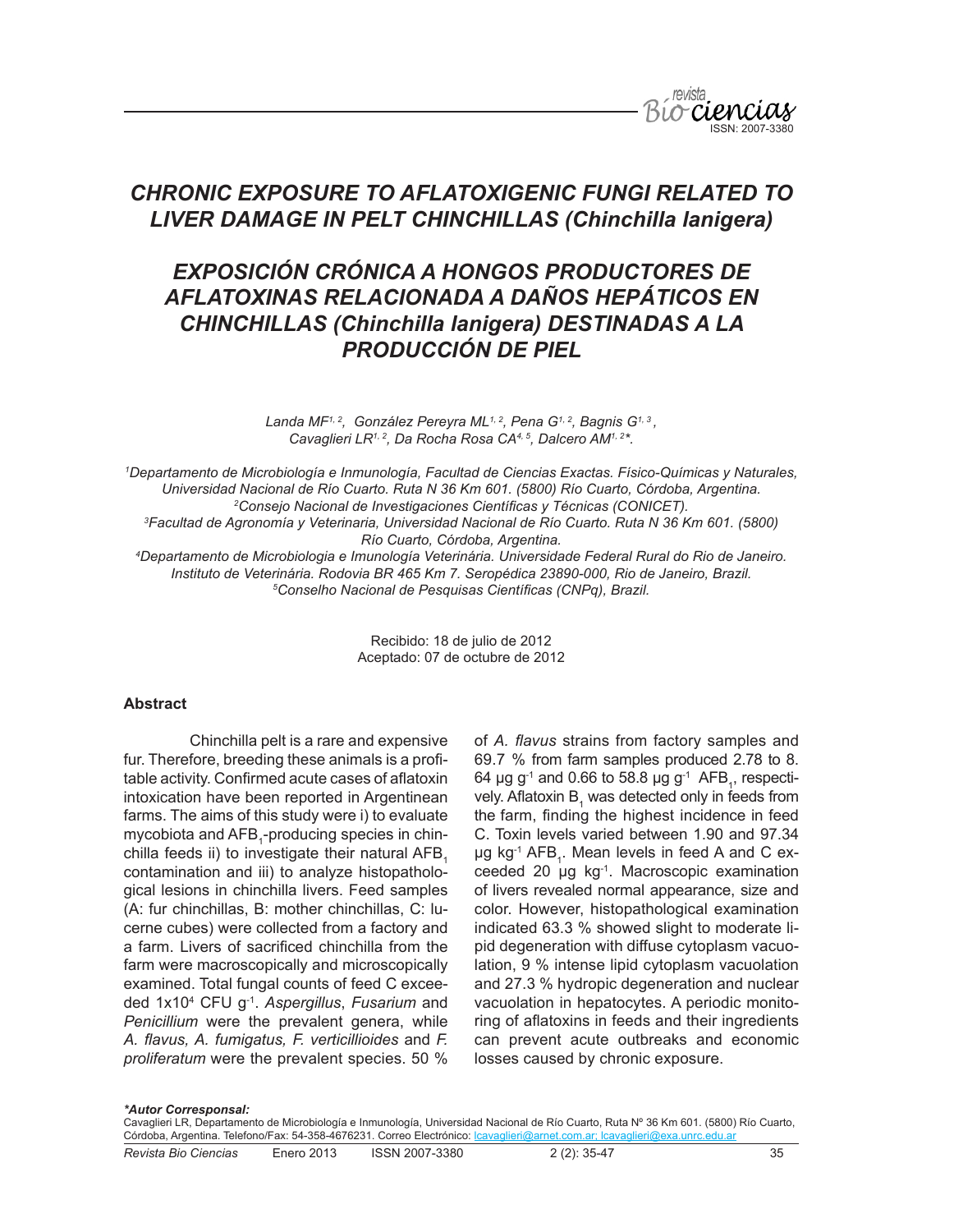

**Key words:** Aflatoxins, *Aspergillus* spp., Chinchilla lanigera, feed, histopathology, toxicology.

# **Resumen**

La piel de chinchilla es una de las más exóticas y apreciadas en el mercado internacional. La cría de estos animales es una actividad muy rentable. En Argentina, se han detectado casos de aflatoxicosis aguda en criaderos. Los objetivos de este trabajo fueron: i) estudiar la micobiota y los hongos productores de aflatoxina B<sub>1</sub> (AFB<sub>1</sub>) presentes en alimento para chinchillas. ii) analizar la contaminación natural con AFB<sub>1</sub> de estos alimentos iii) buscar lesiones histopatológicas en hígados de chinchillas de los criaderos. Se recolectaron muestras de diferentes alimentos (A: chinchilla piel, B: chinchilla madre, C: cubos de alfalfa) en una fábrica y un criadero localizados en la ciudad de Rio Cuarto, en la región central de Argentina. Los hígados de las chinchillas sacrificadas en el criadero fueron analizados macroscópica y microscópicamente. Los recuentos fúngicos totales fueron mayores a 1x10<sup>4</sup> UFC g<sup>-1</sup>. *Aspergillus, Fusarium* y *Penicillium* fueron los géneros prevalentes, mientras que *A. flavus, A. fumigatus, F. verticillioides* y *F. proliferatum* fueron las especies aisladas con mayor frecuencia. 50 % de las cepas de *A. flavus* aisladas de la fábrica y 69.7 % de las aisladas del criadero produjeron 2.78 a 8.64 µg  $g^{-1}$  y 0.66 a 58.8 µg g<sup>-1</sup> de AFB<sub>1</sub>, respectivamente. Se detectó AFB<sub>1</sub> sólo en las muestras del criadero, con mayor incidencia en el alimento C. Los niveles de toxina variaron entre 1.90 y 97.34 µg kg-1. Los niveles promedios en A y C fueron superiores a 20 µg kg-1. El análisis macroscópico de los hígados reveló apariencia, tamaño y color normal. El análisis microscópico indicó que 63.3 % de los hígados presentaron degeneración lipídica leve a moderada con vacuolización difusa del citoplasma, 9 % presentaron vacuolización lipídica intensa y 27.3 % degeneración hidrópica y vacuolización nuclear en los hepatocitos. El monitoreo periódico de La calidad de los alimentos e ingredientes usados en la alimentación de chinchillas puede evitar

intoxicaciones agudas y pérdidas económicas causadas por la exposición crónica a aflatoxinas.

**Palabras clave**: Aflatoxinas, *Aspergillus* spp., Chinchilla lanígera, histopatología, toxicología.

# **Introduction**

Fungal contamination of harvest products and animal feeds with fungi and mycotoxins is a worldwide concern. Mycotoxins have been detected in several commodities, ingredients and final products destined to animal feeding throughout the world (Whitlow and Hagler, 2002; Monbaliu *et al.*, 2010).

Aflatoxins (AFs) are secondary metabolites produced by toxigenic strains of *A. flavus* and *A. parasiticus*, mainly. Chemically, AFs belong to the group of bifuran coumarins, being aflatoxins  $B_1$  (AFB<sub>1</sub>), the most toxic and hazardous one. Aflatoxin  $B_1$  is hepatotoxic, highly mutagenic, carcinogenic and probably teratogenic to animals (Smith and Moss, 1985). Aflatoxin  $B<sub>1</sub>$  has been classified as a class 1 human carcinogen by the International Agency for Research on Cancer (IARC, 2002).

In all species, the liver is the primary target organ of acute injury caused by aflatoxins (AFs). The first step in the biotransformation of  $AFB<sub>1</sub>$  takes place in the hepatocyte, with nonreversible detoxification via the formation of hydroxylated metabolites (AFM<sub>1</sub>, AFQ<sub>1,</sub> AFP<sub>1</sub>, AF- $B_{2a}$ ), followed either by reversible detoxification through aflatoxicol formation, or by activation through the generation of  $AFB<sub>1</sub>-8,9$ -epoxide (Neal, 1998). Acute aflatoxicosis is frequently associated with the ingestion of large doses of AFs, which cause typical hepatic changes, such as liver enlargement, color change, fat accumulation, and lipid vacuolation, which are confirmed by necropsy and histopathology (CAST, 2003; Newman *et al.*, 2007).

Chinchillas (*Chinchilla lanigera*) are rabbit-sized crepuscular rodents native of the Andes Mountains in South America. At the pre-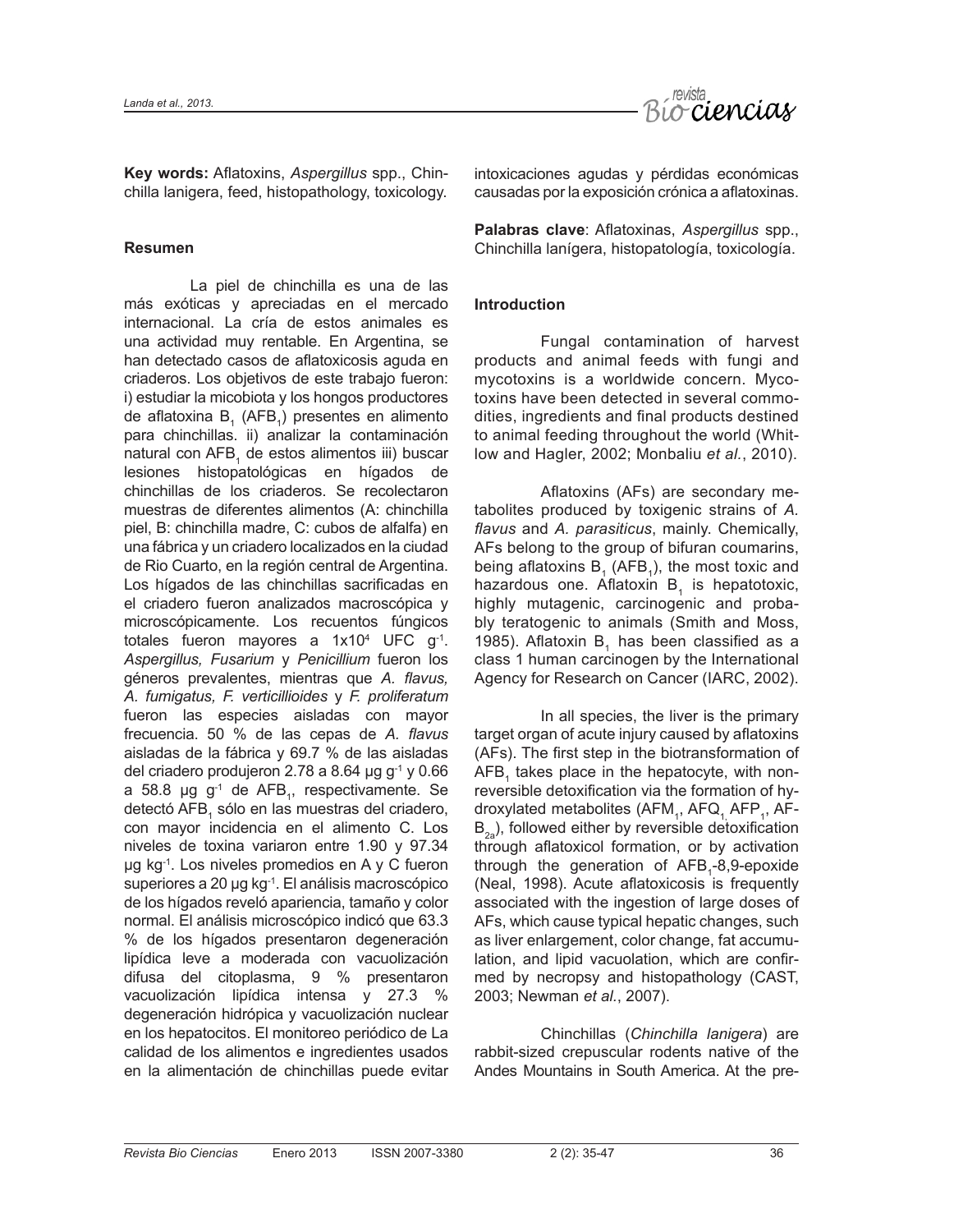

sent time, this species practically no longer exists in its natural habitat. Chinchillas are raised in farm for fur and pets. Currently, chinchilla pelt along with Russian sable, are the most prestigious, rare and expensive furs. The growing international demand for chinchilla fur makes the breeding of these animals a highly profitable activity in Argentina (González Pereyra *et al*., 2008a).

Chinchillas are known to be very sensitive to mycotoxins, and a large number of animals often die when acute aflatoxicosis occurs. Clinical signs that may indicate mycotoxicosis include low feed intake, diarrhea, weight loss, poor condition of the skin, fur discoloration, sudden death, and a predisposition to secondary infections (Labala, 2008). Confirmed cases of acute aflatoxin intoxication have been reported in Argentina (González Pereyra *et al*., 2008a). However, the mycobiota of chinchilla feeds and the identification of AFs producer species have not been reported yet. Since chinchillas are rare, expensive and very delicate animals, the mycotoxin content of their feed should be reduced to the minimum to avoid death, immunosuppression and fur loss. The use of quality feeds and feed ingredients is a key to minimize economic losses.

The aims of the present study were i) to evaluate the mycobiota and the presence of AFB. producer species in chinchilla feeds ii) to investigate the incidence of natural  $\text{AFB}_1$  contamination in these feeds and iii) to analyze histopathological lesions in chinchilla livers in search for typical changes associated to aflatoxin exposure.

# **Materials and Methods**

#### **Source of samples**

A total of 77 chinchilla feed samples (5 kg each) were collected during 12 months (June 2009 to June 2010) from two different sources: a chinchilla farm and a feed factory both located in Rio Cuarto city, Córdoba Province, Argentina. Three samples of different chinchilla feeds were collected monthly: A) fur chinchillas, B) mother chinchillas and C) lucerne cubes. The latter was sampled only in the chinchilla farm, since it was not produced in the factory. The samples were homogenized and quartered to obtain a 1 kg laboratory sample. Water activity  $(a_{\omega})$  of the samples was measured using an AQUALAB CX2 (Decagon, Devices, Inc. USA) appliance. A 20 g aliquot from each was randomly selected for the analysis of the mycobiota and the rest was stored at 4 ºC until mycotoxin analysis.

#### **Mycological survey**

Total fungal counts were performed on two different culture media: dichloran rose bengal chloranphenicol agar (DRBC) for estimating total mycobiota (Abarca *et al.*, 1994; ISO 21527-1) and dichloran 18 % glycerol agar (Pitt and Hocking, 1997; DG18) to favor xerophilic fungi development (ISO 21527-2). Quantitative enumeration was done using the plate count method. Twenty grams of each sample were homogenized in 180 mL 0.1 % peptone water solution for 30 min. Serial dilutions (10<sup>-2</sup>) to 10-4) were made and 0.1 mL aliquots were inoculated in triplicates on the solid media. After 7 days of incubation at 25 °C, plates containing 10–100 CFU were used for counting and the results were expressed as CFU per gram of sample (CFU g<sup>-1</sup>). On the last day of incubation, individual CFU  $q^{-1}$  counts for each colony type considered to be different were recorded. Colonies representative of each type were transferred to plates with malt extract agar (MEA). Fungal colonies were selected for identification, according to Pitt and Hocking (1997), Klich (2002) and Nelson *et al.,* (1983), depending on the genus. The results were expressed as isolation frequency (percentage of samples in which each genus/species was present) and relative density (percentage of isolates of the same species among the total number of isolates of a certain genus).

# **Ability of** *Aspergillus* **section** *flavi* **to produce AFB**, *in vitro*

Ability of 20 *Aspergillus* section *flavi*  strains to produce AFB<sub>1</sub> in vitro was tested by thin layer chromatography (TLC) (Geisen, 1996).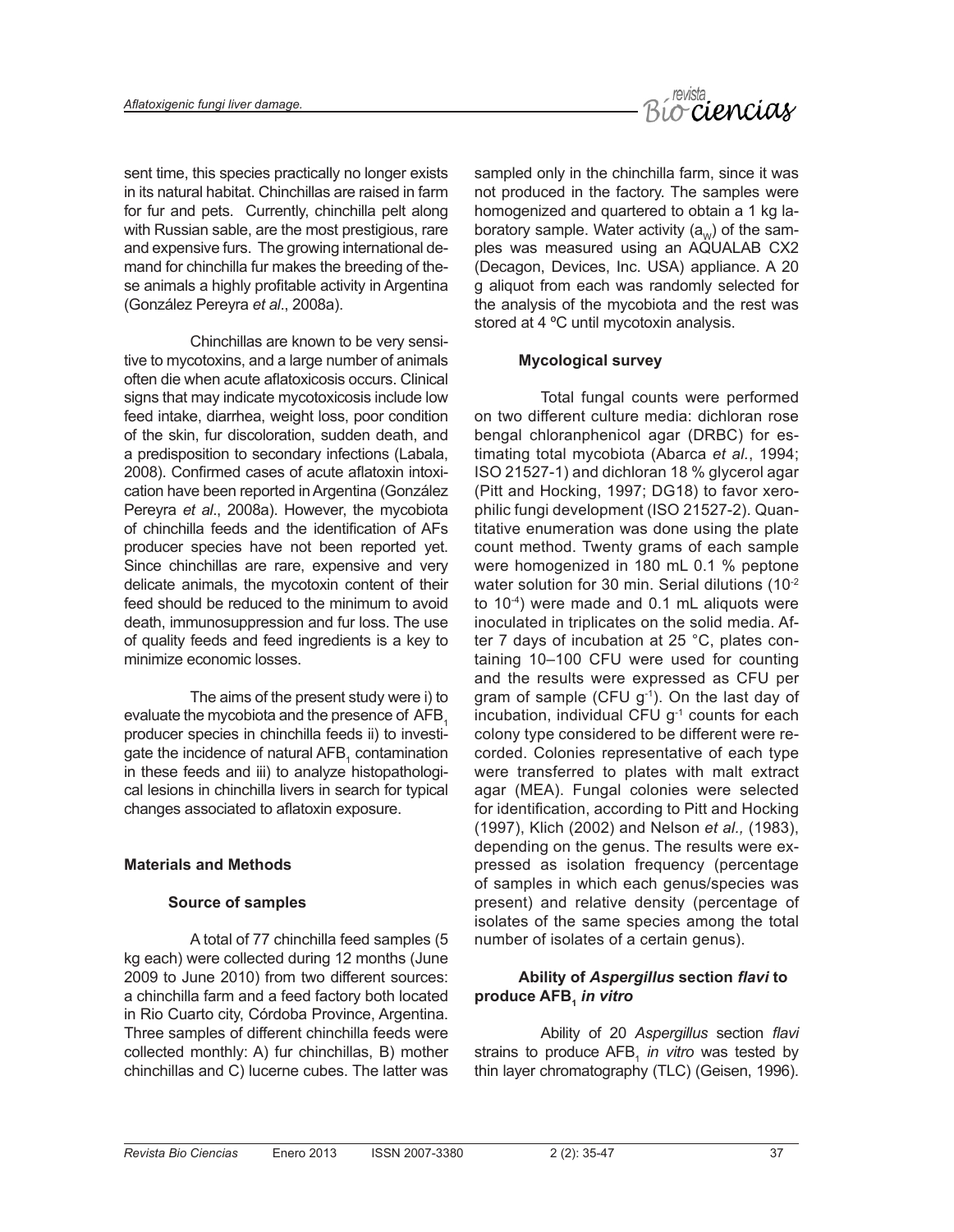

Strains were inoculated on MEA and incubated for 7 days at 25 ºC. Mycelium was transferred to previously weighted Eppendorff tubes. Mycelium weight was calculated by weight difference. Fifty µL of chloroform were added and the mixture was shaken for 20 min at 400 rpm. The mycelial mass was removed and the chloroform extract was evaporated under N<sub>2</sub> flow. Five µL of each sample extract were spotted on silica gel TLC plates (Merk, Germany), 2 cm from the bottom edge. Different volumes of AFB, standard solution were spotted in each plate along with the extracts. Plates were developed in chloroform:acetone (9:1 v/v) at room temperature. When the solvent front was 15 cm from the spot line, the plates were removed and dried to room temperature. Plates were examined under 365 nm UV light for the quantification of AFB, through visual comparison with the standard solution of known concentration. Limit of detection (LOD) of this method was 5  $\mu$ g kg<sup>-1</sup>.

#### **Aflatoxin analysis of feed samples**

Aflatoxin  $B_1$  analysis was performed by HPLC according to Trucksess *et al*., (1994). For each sample, 25 g of chinchilla feed were extracted with 100 mL acetonitrile:water (84:16, v/v). The mixture was shaken for 30 min in an orbital shaker and filtered through Whatman Nº4 filter paper (Whatman, Inc., Clifton, New Jersey, USA). An 8 mL aliquot was taken and placed into a 10 mL culture tube. An AflaPat Mycosep®228 clean-up column (Romer Labs Inc., Union, MO, USA) multifunctional column was used to obtain a purified extract (4 mL) that was collected and evaporated under N<sub>2</sub> flow. Extracts were resuspended in 400 µL water:methanol:acetonitrile (4:1:1, v/v). Aliquots of 200 µL were derivatized with 700 µL trifluoroacetic acid:acetic acid:water (20:10:70, v/v). The derivatized extracts were analyzed by using an HPLC system. Chromatographic separations were performed on a C18 RP Phenomenex Luna (150 x 4.60 mm, 5 µ) column (Phenomenex, USA). A water: methanol: acetonitrile (4:1:1, v/v) solution was used as mobile phase at 1 mL min-1 flow rate. Fluorescence of aflatoxin derivatives was recorded at 360 nm excitation 460 nm emission wavelengths. Standard curves were constructed using  $AFB<sub>1</sub>$  standard solutions of different concentration. The toxin was quantified by correlating peak heights of sample extracts with those of standard solutions in a calibration curve. The LOD of this method was 1 ng  $q^{-1}$ .

# **Histopathological examination**

Fifteen chinchilla livers were obtained from the farm. All animals had been sacrificed for fur. Macroscopic characteristics of the organs were evaluated. These included general size (lateral width), weight, and color. Liver tissue for histological analysis was fixed in 10 % neutral buffered formalin and trimmed. They were processed routinely, embedded in paraffin, sectioned at 5-mm thickness, and stained with hematoxylin and eosin (H/E). An histopathological analysis was performed to evaluate hepatocellular characteristics and lesions such as cytoplasmic vacuolation, nodular hyperplasia, and bile-duct proliferation (CAST, 2003; Allameh *et al*., 2005; Miazzo *et al*., 2005).

#### **Statistical analyses**

Analysis of CFU g-1 was performed by Mixed and General Lineal Model. Fisher's LSD test was done to compare means of treatments (Quinn and Keough, 2002). The analysis was conducted using PROC GLM in SAS (SAS Institute, Cary, NC, USA).

# **Results**

Water activity values of feeds samples ranged from 0.402 to 0.613. Total fungal counts (CFU g-1) of chinchilla feeds varied from  $1x10^2$  to  $1.4x10^6$  (Table 1). Total fungal counts of lucerne cubes exceeded the limit established for good quality feeds and feed ingredients by the Good Manufacturing Practices (1x10<sup>4</sup> CFU  $g^{-1}$ ) (GMP, 2008).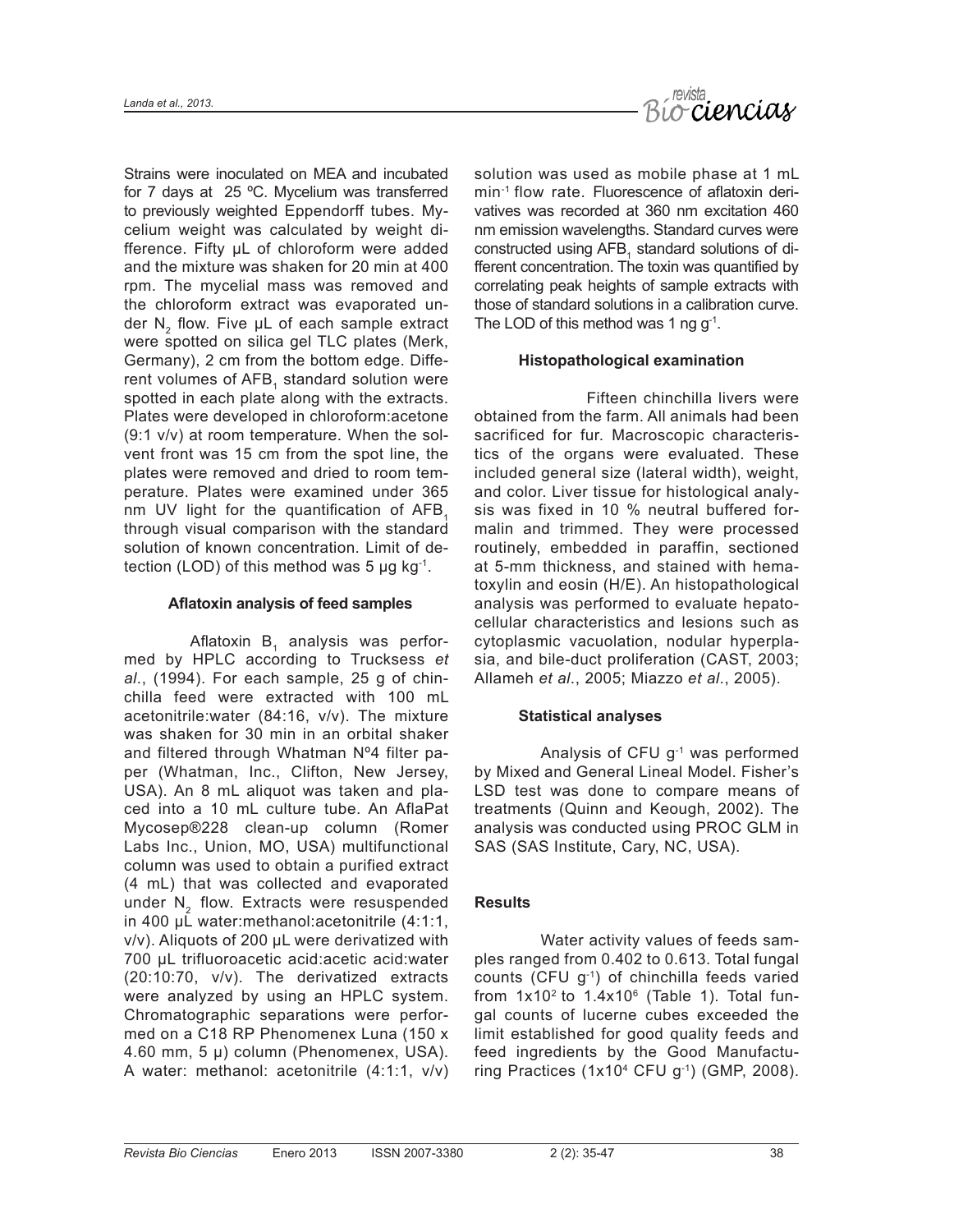

| Fungal counts in chinchilla feeds.  |         |                                                             |                             |                                                             |  |  |  |
|-------------------------------------|---------|-------------------------------------------------------------|-----------------------------|-------------------------------------------------------------|--|--|--|
| Total fungal counts (UFC $g^{-1}$ ) |         |                                                             |                             |                                                             |  |  |  |
| Source of                           | Kind of | Contaminated samples                                        |                             |                                                             |  |  |  |
| Samples                             |         | <b>DRBC</b>                                                 | exceeding recomended limits | <b>DG18</b>                                                 |  |  |  |
|                                     | sample  |                                                             | $(%)^*$                     |                                                             |  |  |  |
|                                     | feed A  | $1.0 \times 10^{2}$ - 1 $\times 10^{4}$                     | 0                           | $2.0 \times 10^{2} - 1.0 \times 10^{4}$                     |  |  |  |
| Farm                                | feed B  | $1.0 \times 10^{2} - 3.6 \times 10^{3}$                     | 0                           | 1.0 $\times$ 10 <sup>2</sup> -7.0 $\times$ 10 <sup>3</sup>  |  |  |  |
|                                     | feed C  | $1.0 \times 10^{2} - 1.4 \times 10^{6}$                     | 77.7                        | 1.0 $\times$ 10 <sup>2</sup> - 6.0 $\times$ 10 <sup>5</sup> |  |  |  |
| Factory                             | feed A  | 2.0 $\times$ 10 <sup>2</sup> - 6.0 $\times$ 10 <sup>2</sup> | 0                           | $7.0 \times 10^{2} - 7.0 \times 10^{3}$                     |  |  |  |
|                                     | feed B  | 2.0 $\times$ 10 <sup>2</sup> - 3.0 $\times$ 10 <sup>3</sup> | 0                           | 2.0 $\times$ 10 <sup>2</sup> - 3.0 $\times$ 10 <sup>3</sup> |  |  |  |

| Table 1.                                  |  |  |  |  |  |
|-------------------------------------------|--|--|--|--|--|
| Fungal counts in chinchilla feeds.        |  |  |  |  |  |
| Total funnal counts (LIFC $\alpha^{-1}$ ) |  |  |  |  |  |

Total fungal counts (UFC g-1 ) obtained from three different kinds of chinchilla feeds (A: fur chinchillas, B: mother chinchillas and C: lucerne cubes) on DRBC and DG18 media.

\* Recommended limits established by Good Manufacturing Practices, GMP (2008).

| Statistical analysis of fungal counts in chinchilla feeds. |     |        |         |                |           |  |
|------------------------------------------------------------|-----|--------|---------|----------------|-----------|--|
|                                                            | Df  | Sum Sq | Mean Sq | <b>F</b> value | $Pr(>=F)$ |  |
| Source of sample                                           | 1   | 2.45   | 2.45    | 1.30           | 0.2540    |  |
| Kind of feed                                               | 2   | 297.77 | 148.89  | 79.31          | < 0.0001  |  |
| Media                                                      | 1   | 0.35   | 0.35    | 0.19           | 0.6646    |  |
| Source: Kind of feed                                       | 1   | 4.74   | 4.74    | 2.53           | 0.1128    |  |
| Kind of feed: Media                                        | 2   | 8.10   | 4.05    | 2.16           | 0.1168    |  |
| Source: Kind of<br>feed:Media                              | 1   | 0.11   | 0.11    | 0.06           | 0.8114    |  |
| Residuals                                                  | 416 | 780.89 | 1.88    |                |           |  |

**Table 2.**

Analysis of CFU g<sup>-1</sup> by Mixed and General Lineal Model. Software: PROC GLM in SAS (SAS Institute, Cary, NC, USA).

There was no significant difference between counts on DRBC and DG18 media, or between the different sources of samples (farm and factory). However, there was significant difference between the different kinds of feed (A, B and C) (Table 2 and 3).

The occurrence of *Aspergillus*, *Fusarium* and *Penicillium* genera was evaluated calculating isolation frequency. *Aspergillus* was the prevalent genera in feed A and feed B from the farm, while *Fusarium* was predominant in feed C. In feeds from the factory, the most fre-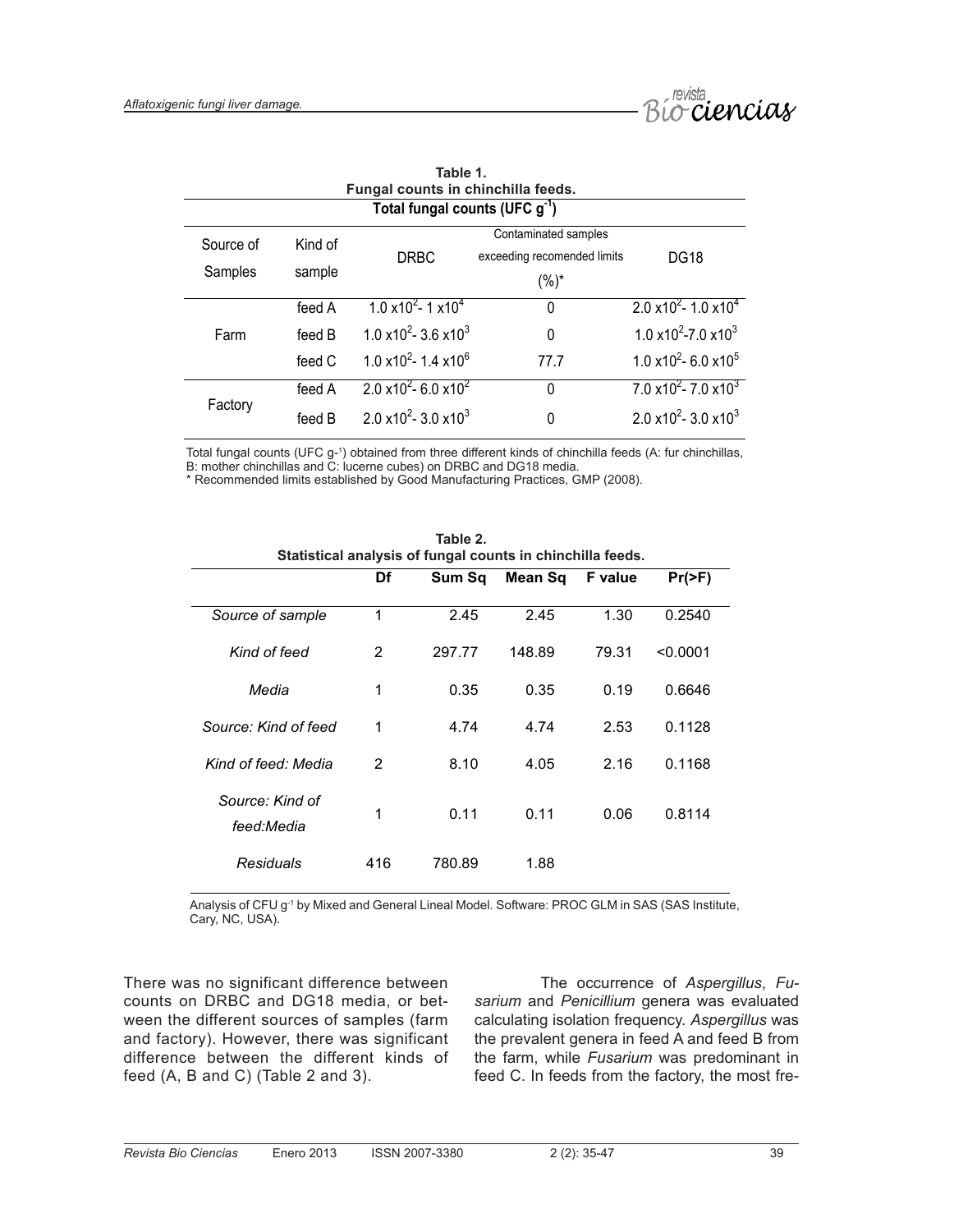

| Statistical analysis of fungal counts in chinchilla feeds. |                   |        |  |  |  |  |
|------------------------------------------------------------|-------------------|--------|--|--|--|--|
| Kind of feed                                               | Mean              | $SE^*$ |  |  |  |  |
| А                                                          | 1.67 <sup>b</sup> | 0.13   |  |  |  |  |
| B                                                          | $2.01^{b}$        | 0.16   |  |  |  |  |
| C                                                          | 4.82 $a$          | 0.29   |  |  |  |  |

| Table 3.                                                   |  |  |  |  |  |
|------------------------------------------------------------|--|--|--|--|--|
| Statistical analysis of fungal counts in chinchilla feeds. |  |  |  |  |  |

Fisher's LSD test tp compare mean values. Different letters indicate statistically significant difference.

\* Standard error.



**Figure 1. Mycobiota of chinchilla feeds.** Isolation frequency (%) of fungal genera identified in different kinds of chinchilla feeds (A: fur chinchillas, B: mother chinchillas and C: Lucerne cubes) from different sources (farm and factory).

quent genera found was *Fusarium* followed by *Penicillium* and *Aspergillus* (Figure 1).

*Aspergillus* and *Fusarium* species were identified. *Aspergillus flavus, A. fumigatus, F. verticillioides* and *F. proliferatum* were the most frequently isolated species in all different chinchilla feeds (Table 4).

All *Aspergillus* spp. strains isolated from the factory samples were identified as *A. flavus* and 50 % of them were able to produce AFB<sub>1</sub> in values ranging from 2.8 to 8.64 µg g-1, while 72 % of *Aspergillus* spp. strains isolated from farm samples were identified as *A. flavus,* and 69, 7% of them were able to produce 0.66 to 58.8  $\mu$ g g<sup>-1</sup> AFB<sub>1</sub>.

40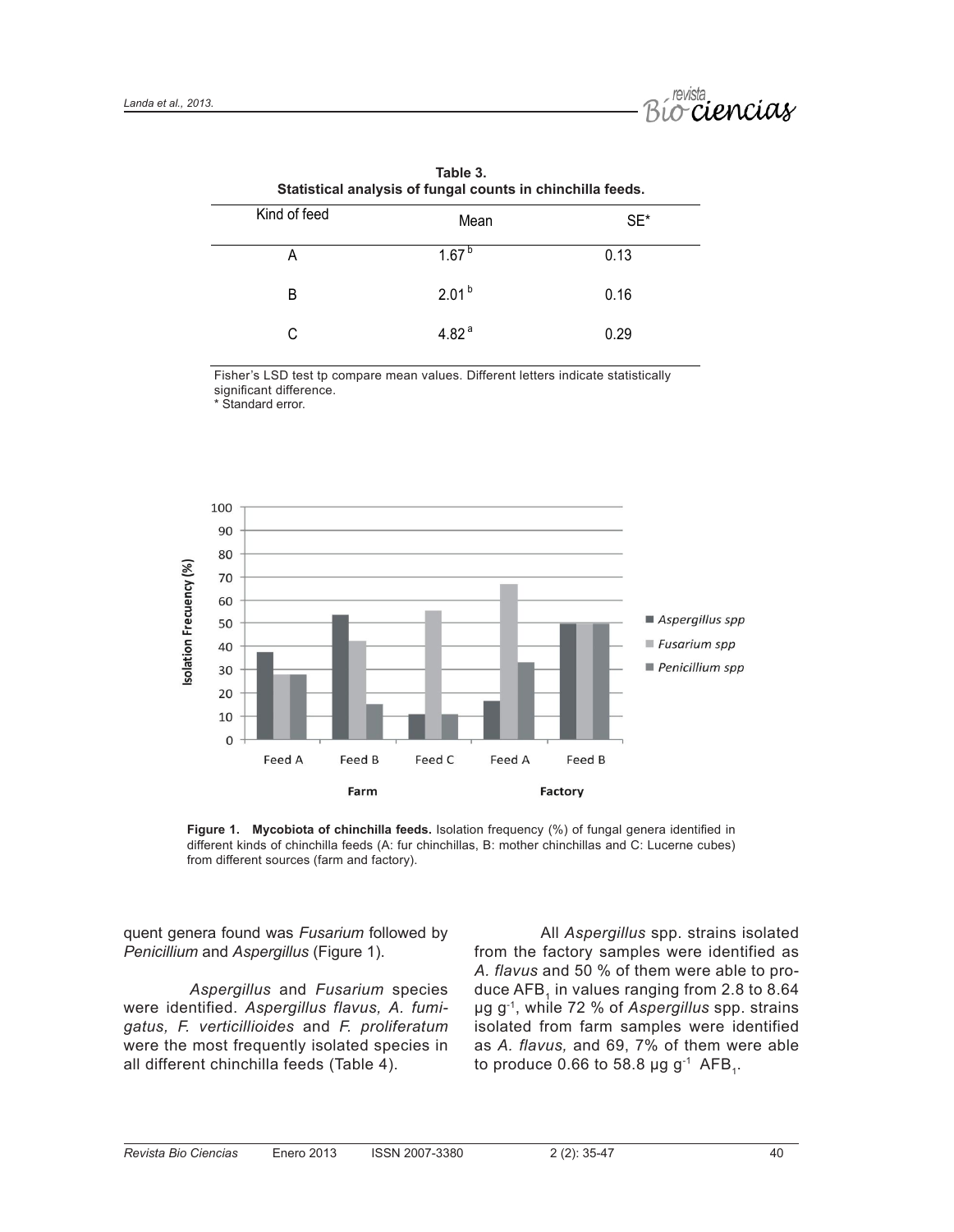

| Fungal species relative density (%) |      |                    |      |                    |      |                    |      |                    |     |
|-------------------------------------|------|--------------------|------|--------------------|------|--------------------|------|--------------------|-----|
|                                     |      | Farm               |      |                    |      |                    |      | Factory            |     |
| feed A                              |      | feed B             |      | feed C             |      | feed A             |      | feed B             |     |
| A. flavus                           | 83.3 | A. flavus          | 55.5 | A. flavus          | 100  | A. flavus          | 100  | A. flavus          | 100 |
| A. fumigatus                        | 16.6 | A. fumigatus       | 16.6 | F. verticillioides | 66.7 | F. verticillioides | 71.4 | F. verticillioides | 75  |
| F. verticillioides                  | 78.9 | A. versicolor      | 22.2 | F. oxysporum       | 33.4 | F. proliferatum    | 28.6 | F. proliferatum    | 25  |
| F. proliferatum                     | 15.8 | A. alliaceus       | 15.8 |                    |      |                    |      |                    |     |
| F. oxysporum                        | 5.3  | F. verticillioides | 50   |                    |      |                    |      |                    |     |
|                                     |      | F. proliferatum    | 37.5 |                    |      |                    |      |                    |     |
|                                     |      | F. oxysporum       | 12.5 |                    |      |                    |      |                    |     |

**Table 4.** *Aspergillus* **and** *Fusarium* **species in chinchilla feeds.** 

Distribution (%) of *Aspergillus* and *Fusarium* species in different kinds of chinchilla feeds (A: fur chinchillas, B: mother chinchillas and C: Lucerne cubes) from different sources (farm and factory).

| Table 5.<br>Aflatoxins in chinchilla feeds.<br>$AFB1$ levels (µg kg <sup>-1</sup> ) |                             |      |            |       |  |  |
|-------------------------------------------------------------------------------------|-----------------------------|------|------------|-------|--|--|
| Kind of feed                                                                        | Contaminated<br>samples (%) | Mean |            |       |  |  |
| Feed A                                                                              | 41.2                        | 28.6 | 3.84-97.34 | 24.76 |  |  |
| Feed B                                                                              | 33.3                        | 0    | 1.90-9.74  | 5.66  |  |  |
| Feed C                                                                              | 55.5                        | 60   | 1 93-404   | 23.64 |  |  |

Aflatoxin B<sub>1</sub> levels (µg kg<sup>-1</sup>) and contamination frequency of different feeds (A: fur chinchillas, B: mother chinchillas and C: Lucerne cubes) sampled in a chinchilla farm. \* 20 µg kg<sup>-1</sup> according to Good Manufacturing Practices (GMP, 2008).

Aflatoxin B $_1$  was detected in the three types of chinchilla feed from the farm. Lucerne cubes (feed C) showed the highest percentage of contaminated samples (55.5 %), with levels between 1.97 and 40.40  $\mu$ g kg<sup>-1</sup> AFB<sub>1</sub>. Contamination percentage of pelletized feeds A and B were 33.3 and 41.2 %, respectively. Aflatoxin

 $B<sub>1</sub>$  levels detected ranged from 3.84 to 97.34  $\mu$ g kg<sup>-1</sup> in feed A and 1.9 to 9.74  $\mu$ g kg<sup>-1</sup> in feed B. The mean AFB<sub>1</sub> levels in feed A and C exceeded the limit established by the Good Manufacturing Practices, which is 20 µg kg-1 (GMP, 2008)(Table 5). Aflatoxin  $B_1$  was not detected in any of the samples from the factory.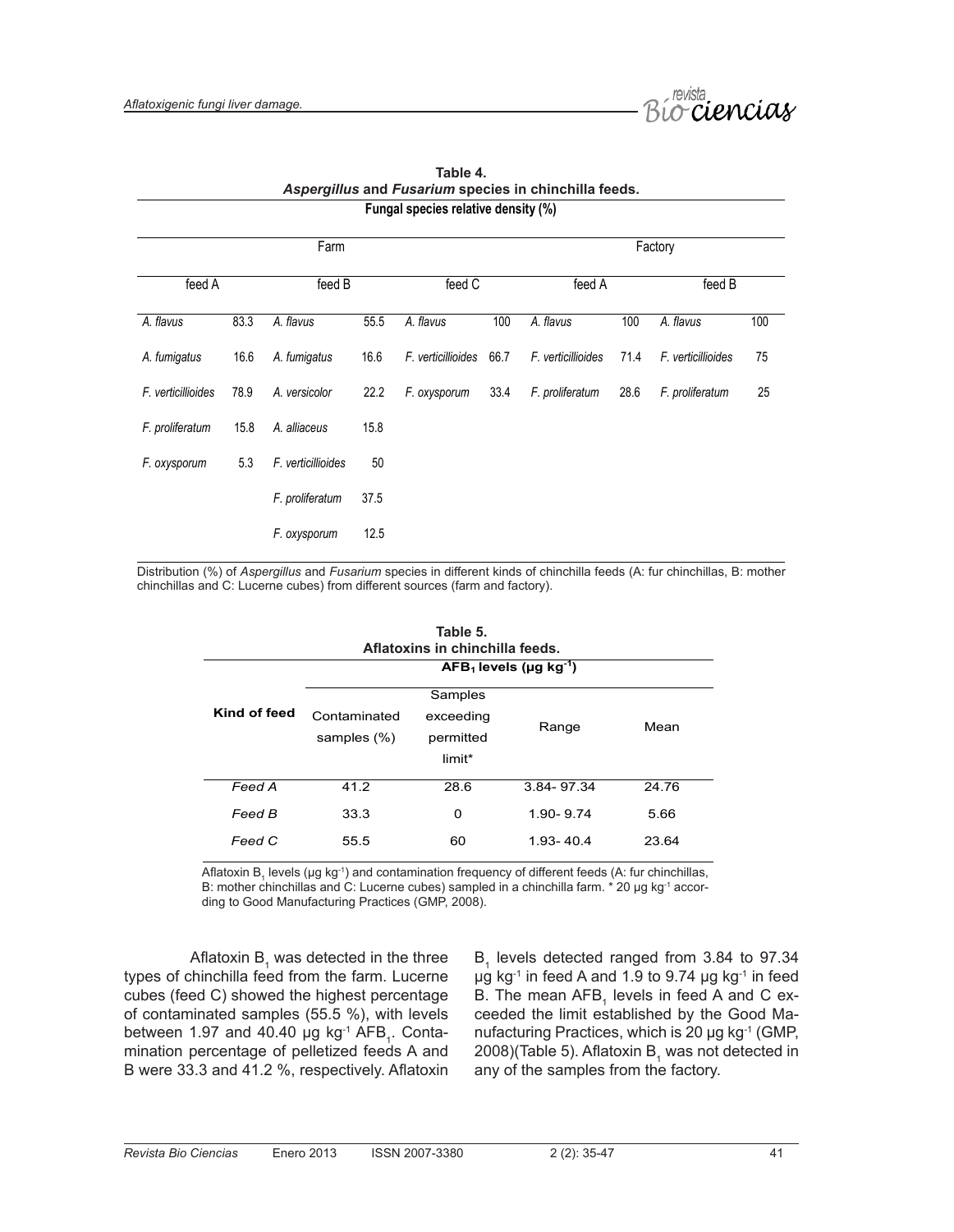



**Figure 2. Histopathology of chinchilla livers. Histopathology of liver sections from slaughtered chinchillas from the farm stained with Hematoxylin and Eosin (H/E).** A) Slightly diffuse cytoplasmic vacuolation of hepatocytes present in a section of a normal chinchilla liver. B) Moderated diffuse cytoplasmic vacuolation and necrosis localized in the periportal region.

The macroscopic examination of livers revealed they had a normal appearance, normal size, sharp borders and a reddishbrown color. Histopathology the livers indicated 63.3 % of the organs showed slight to moderate lipid degeneration, with diffuse cytoplasm vacuolation, 9 % showed intense lipid cytoplasm vacuolation, while 27.3 % showed hydropic degeneration and even nuclear vacuolation of hepatocytes from H/E stained tissue sections (Figure 2).

#### **Discussion**

The mycobiota, water activity, natural occurrence of AFB, in chinchilla feed samples and the aflatoxigenic capacity of *A. flavus* isolates obtained from these were evaluated. The macroscopic and microscopic characteristics and lesions in the livers of animals exposed to AFB, natural contamination levels were also studied.

In general, total fungal counts (CFU g-1) on the three types of feed were moderate. Pelletized feeds did not exceed the feed hygienic quality limit  $(1x10^4 \text{ CFU } g^{-1})$  while lucerne cubes did slightly surpassed this limit (GMP, 2008). These results differ from studies that informed counts highly exceeding 1x10<sup>4</sup> CFU  $g^{-1}$  in different feeds intended for poultry, swine and cattle (Magnoli *et al*., 2002; Accensi *et al*., 2004; Rosa *et al*., 2006; Cavaglieri *et al*., 2009; González Pereyra *et al.*, 2008a; González Pereyra *et al.*, 2008b; González Pereyra *et al.*, 2008c; González Pereyra *et al.*, 2009; González Pereyra *et al.*, 2011) and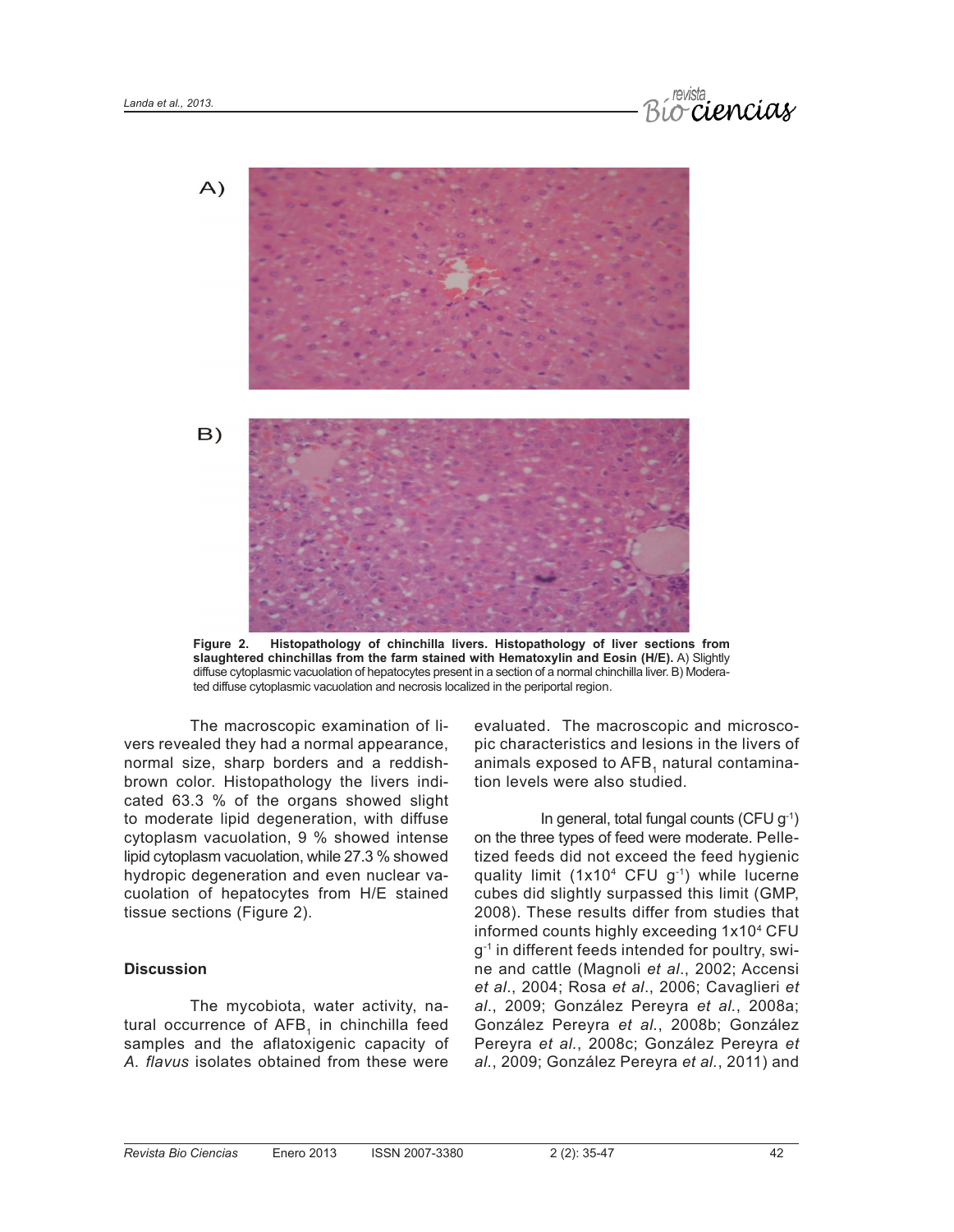

agree with others (Fraga *et al*., 2007; Oliveira *et al*., 2006) that reported lower counts in poultry feed samples. In our study, *Aspergillus* and *Fusarium* species showed the highest isolation frequencies, followed by *Penicillium* spp. Many studies have encountered species of these three genera as the dominant mycobiota in many animal feedstuffs (Magnoli *et al*., 2002; González Pereyra *et al*., 2008b; González Pereyra *et al.*, 2008c; González Pereyra *et al.*, 2009; González Pereyra *et al.*, 2011; Bragulat *et al*., 1995; Richard *et al*., 2007; Ghiasian and Maghsood, 2011). In our study, *A. flavus* was the prevalent species. This result concurs with many studies carried out by other authors who encountered this species in the highest frequency in cereals and different feeds and feed ingredients (Pitt and Hocking, 1997; Accensi *et al*., 2004; Adebajo *et al*., 1994; Dalcero *et al*., 1997; Sanchis *et al*., 1993; Pitt *et a*l., 1994; Saleemi *et al*., 2010). *Aspergillus* species belong to the fungal flora that typically appears during storage at low *a<sub>w</sub>* in substrates such as grains and mixed feeds. The most frequently isolated species in this study have been described as moderately xerophilic (*A. flavus*) and slightly xerophilic fungi (*A. fumigatus*) (Lacey and Magan, 1991). All samples showed *Fusarium*  spp. contamination. As it has been informed for other animal feeds, *F. verticilliodes* was the prevalent species (Oliveira *et al*., 2006; Campos *et al*., 2008).

A high percentage of the *A. flavus*  strains assayed were AFB, producers. Several authors have reported production of aflatoxins B and G by *A. flavus* isolated from maize, feeds and other substrates (Saleemi *et al*, 2010; El-Kady *et al*., 1994; Jan *et al*., 1995; Horn and Dorner, 1999; Gatti *et al*., 2003).

The GMP (GMP, 2008) regulations on product standards in the animal feed sector established that the current maximum permitted level for AFB<sub>1</sub> for poultry feeds is 20 µg kg<sup>-1</sup>. The mean  $AFB<sub>1</sub>$  levels of feeds A and C collected from the farm slightly exceeded this limit, while feed B and

the feeds from the factory did not. In some samples from the farm,  $AFB<sub>1</sub>$  levels were as high as 97 and 40 µg kg<sup>-1</sup> for feeds A and C, respectively. Even though amounts of toxin detected on our chinchilla feeds were not enough to cause dramatically adverse effects in animals, such as an acute mycotoxicosis, it is a sign that the feed used in the farm was not of the best quality, and the levels of toxin detected could affect young animals (Jones *et al*., 1982). Furthermore, sublethal doses of mycotoxins produce a chronic toxicity that can result in liver cancer. Consumption of low doses of AFs for an extended period of time can cause reduction of the feed intake and feed conversion, weight loss and weak fur. The liver is the primary target organ of acute injury from AFs ingestion in all species. The diagnosis of mycotoxicoses includes the analysis of the feed as well as the histopathology since clinical signs can be nonspecific and confusing. In a recent research, livers from 9 chinchillas that died naturally during the disease outbreak in a farm and livers from healthy chinchillas slaughtered for commercial pelt recovery were analyzed for their macroscopic and microscopic characteristics through necropsy and histopathology (González Pereyra *et al*., 2008a). Histopathologic analysis revealed hepatocellular changes typical of AFs intoxication such as cytoplasmic vacuolation, nodular hyperplasia, and bile-duct proliferation. Moreover, aflatoxins  $B_1$ ,  $B_2$ ,  $G_1$  and  $G_2$  levels high enough for causing an acute outbreak were detected in the feed consumed by the animals. In the present study, macroscopic inspection of the livers did not reveal the typical characteristics of acute toxicity such as general enlargement, yellowish coloration, hypertrophy, rounded hepatic borders or increased friability. Only slight histological changes that indicated hepatic toxicity (lipid vacuolation of hepatocites) were observed in the microscopic analysis of H/E stained liver sections.

Analyses of the pelletized feed for AFB. by HPLC revealed that the feed samples were contaminated. The presence of  $AFB<sub>1</sub>$  producer species and the detection of this toxin (even in low levels) indicated that contamination in these kinds of feeds exists and constitutes a hazard for the animals, farmers and feed factory workers.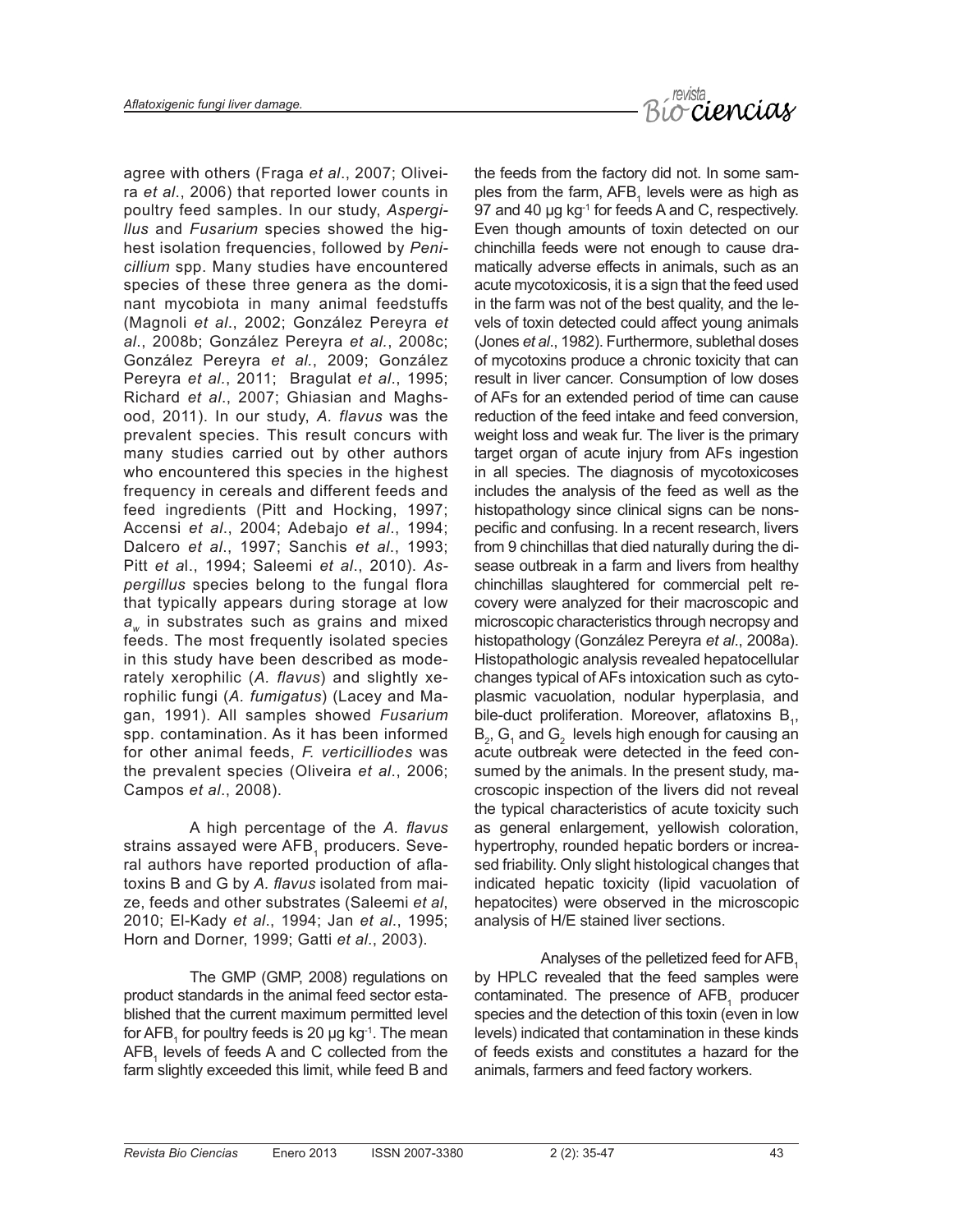

The current study revealed that toxigenic fungal species can contaminate feed intended for chinchillas in breeding farms. Toxigenic strains of *A. flavus* able to produce AFB, as well as the toxin itself were detected in feeds inducing moderate changes in the animals liver histopathology. This fact suggests that periodic monitoring of the feeds and their ingredients would be required in order to prevent acute outbreaks and economic losses caused by chronic AFs exposure.

#### **Acknowledgements**

We thank Mr. Sergio Alaminos, Ms. Fabiana and Mr. Ignacio Corteggiano, for their assistance in providing the samples and the livers for the present study. This study was carried out with grants from CAPES/ SPU project Nº 048/10 period 2010-2013 and PID- 105/08-Agencia Córdoba Ciencia Project (Ministerio de Ciencia y Tecnología) period 2009-2011.

# **Literature cited**

- Abarca ML, Bragulat MR, Castella G, Cabañes FJ. Mycoflora and aflatoxin-producing strains in animal mixed feeds. Journal of Food Protection 1994; 57: 256-258.
- Accensi F, Abarca ML, Cabañes FJ. Occurrence of *Aspergillus* species in mixed feeds and component raw materials and their ability to produce ochratoxin A. Food Microbiology 2004; 21: 623–627.
- Adebajo LO, Idowu AA, Adesanya OO. Mycobiota and mycotoxins production in Nigeria corn and corn-based snacks. Mycopathologia 1994; 126: 183–192.
- Allameh A, Safamehr A, Mirhadi SA, Shivazadd M, Abyanehe MR, Naderia AA. Evaluation of biochemical and production parameters of broiler chicks fed ammonia treated aflatoxin contaminated maize grains. Animal Feed Science and Technology 2005; 122: 289–301.
- Bragulat MR, Abarca ML, Castella O, Cabañes J. Mycological survey on mixed poultry feeds and mixed rabbit feeds. Journal of the Science of Food and Agriculture 1995; 67: 215–220.
- Campos SG, Cavaglieri LR, Fernández JMG, Dalcero AM, Kruger LA, Keller M, *et al*. Mycobiota and aflatoxins in raw materials and pet foods in Brazil. Journal of Animal Physiology and Animal Nutrition 2008; 92: 377-383.
- Cavaglieri LR, Keller KM, Pereyra CM, González Pereyra ML, Alonso VA, Rojo FG, *et al*. Fungi and natural incidence of selected mycotoxins in barley rootlets. Journal of Stored Products Research 2009; 45 suppl 3: 147-150.
- Council for Agricultural Science and Technology (CAST). Mycotoxins: risks in plants animal and human systems. Task Force Report No. 139. Ames, IA, USA, 2003.
- Dalcero A, Magnoli C, Chiacchiera S, Palacios G, Reynoso M. Mycoflora and incidence of aflatoxins B<sub>1</sub>, zearalenone and deoxinyvalenol in poultry feeds in Argentina. Mycopathologia 1997; 137: 179-184.
- El-Kady I, El-Maraghy S, Zohri AN. Mycotoxin producing potential of some isolates of *Aspergillus flavus* and *Eurotium* groups from meat products. Microbiology Research 1994; 149: 297–307.

44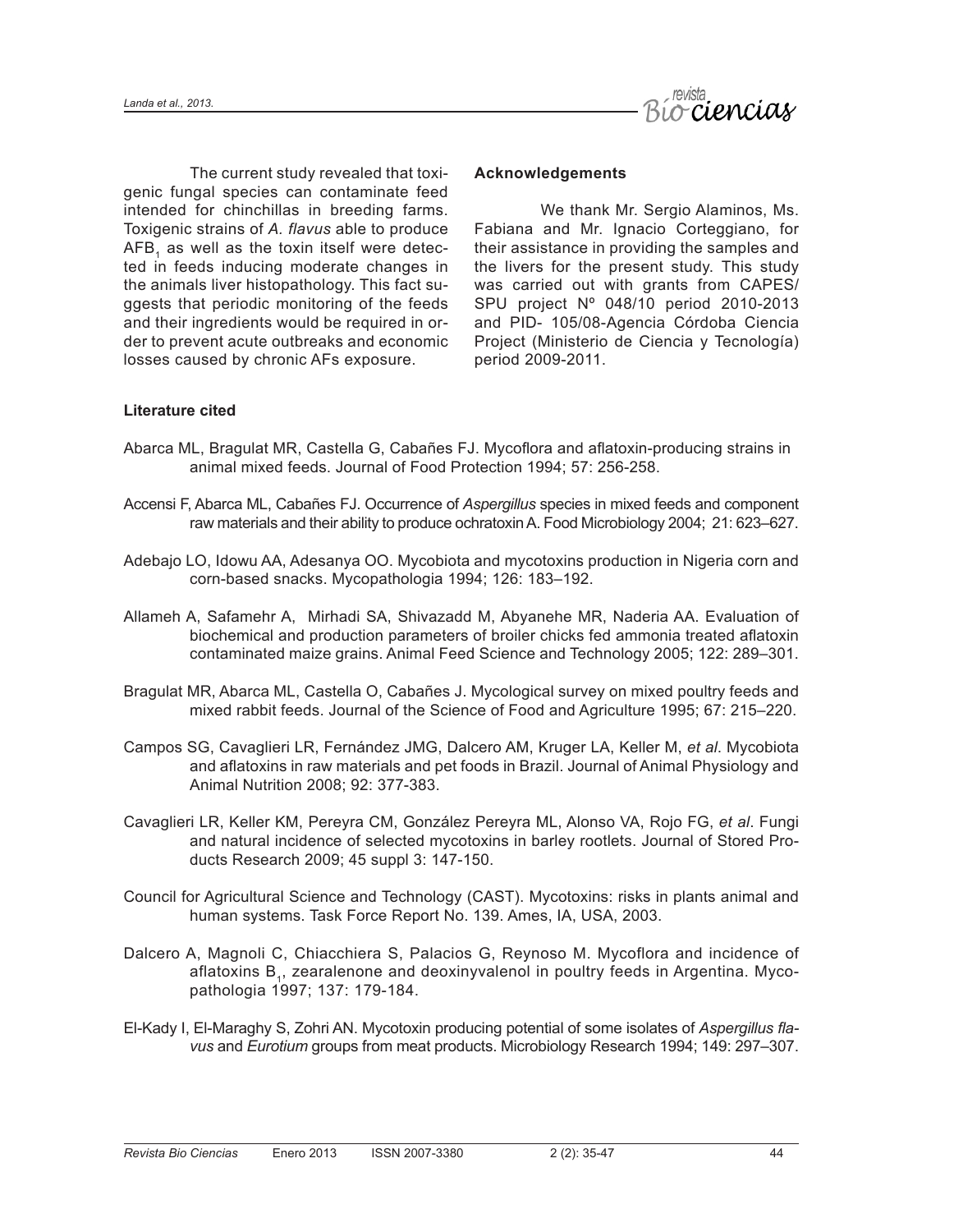

- Fraga ME, Curvello F, Gatti MJ, Cavaglieri LR, Dalcero AM, Rosa CAR. Potential Aflatoxin and Ochratoxin A Production by *Aspergillus* Species in Poultry Feed Processing. Veterinary Research Communications 2007; 31 suppl 3: 343-353.
- Gatti MJ, Fraga ME, Magnoli C, Dalcero AM, Rosa CAR. Mycological survey for potential aflatoxin and ochratoxin producers and their toxicological properties in harvested Brazilian black pepper. Food Addititives and Contaminants 2003; 20 suppl 12: 1120–1126.
- Geisen R. Multiplex polymerase chain reaction for the detection of potential aflatoxin and sterigmatocystin producing fungi. Systems of Applied Microbiology 1996; 19: 388-392.
- Ghiasian SA, Maghsood AH. Occurrence of aflatoxigenic fungi in cow feeds during the summer and winter season in Hamadan, Iran. African Journal of Microbiology Research 2011; 5 suppl 5: 516-521.
- González Pereyra ML, Alonso VA, Sager R, Morlaco MB, Magnoli CE, Astoreca AL, *et al*. Fungi and selected mycotoxins from pre- and post- fermented corn silage. Journal of Applied Microbiology 2008b; 104 suppl 4: 1034-1041.
- González Pereyra ML, Carvalho CQ, Tissera JL, Keller KM, Magnoli CE, Rosa CAR, *et al*. An outbreak of acute aflatoxicosis on a chinchilla (*Chinchilla lanigera*) farm in Argentina. Journal of Veterinary Diagnostic Investigation 2008a; 20: 853–856.
- González Pereyra ML, Chiacchiera SM, Rosa CAR, Sager RL, Dalcero AM, Cavaglieri LR. Comparative analysis of the mycobiota and mycotoxins present in trench type corn silos and silo bags. Journal of the Science of Food and Agriculture 2011; 91 suppl 8: 1474-1481.
- González Pereyra ML, Keller KM, Keller LAM, Cavaglieri LR, Queiroz BD, Tissera JL, *et al*. Mycobiota and mycotoxins of equine feedstuffs in the central region of Argentina. Revista Brasileira de Medicina Veterinâria 2009; 31 suppl 1: 24-29.
- González Pereyra ML, Pereyra CM, Ramirez ML, Rosa CAR, Dalcero AM, Cavaglieri LR. Determination of mycobiota and mycotoxins in pig feed in central Argentina. Letters of Applied Microbiology 2008c; 46 suppl 5: 555-561.
- Good Manufacture Practices (GMP). Certification Scheme Animal Feed Sector 2006, Including Residue Standards. Version, March 28th, 2008.
- Horn BN, Dorner JW. Regional differences in production of aflatoxin  $B_1$  and cyclopiazonic acid by soil isolates of *Aspergillus flavus* along a transect within the United States. Applied and Environmental Microbiology 1999; 65 suppl 4: 1444–1449.
- International Agency for Research on Cancer (IARC). Aflatoxins (group 1). In IARC monographs on the evaluation of carcinogenic risks to humans 2002; 82: 9–13.
- ISO 21527-1: Microbiology of food and animal feeding stuffs. Horizontal method for the enumeration of yeasts and moulds. Part 1: Colony count technique in products with water activity greater than 0. 95. Uganda National Bureau of Standards (UNBS-Ed.)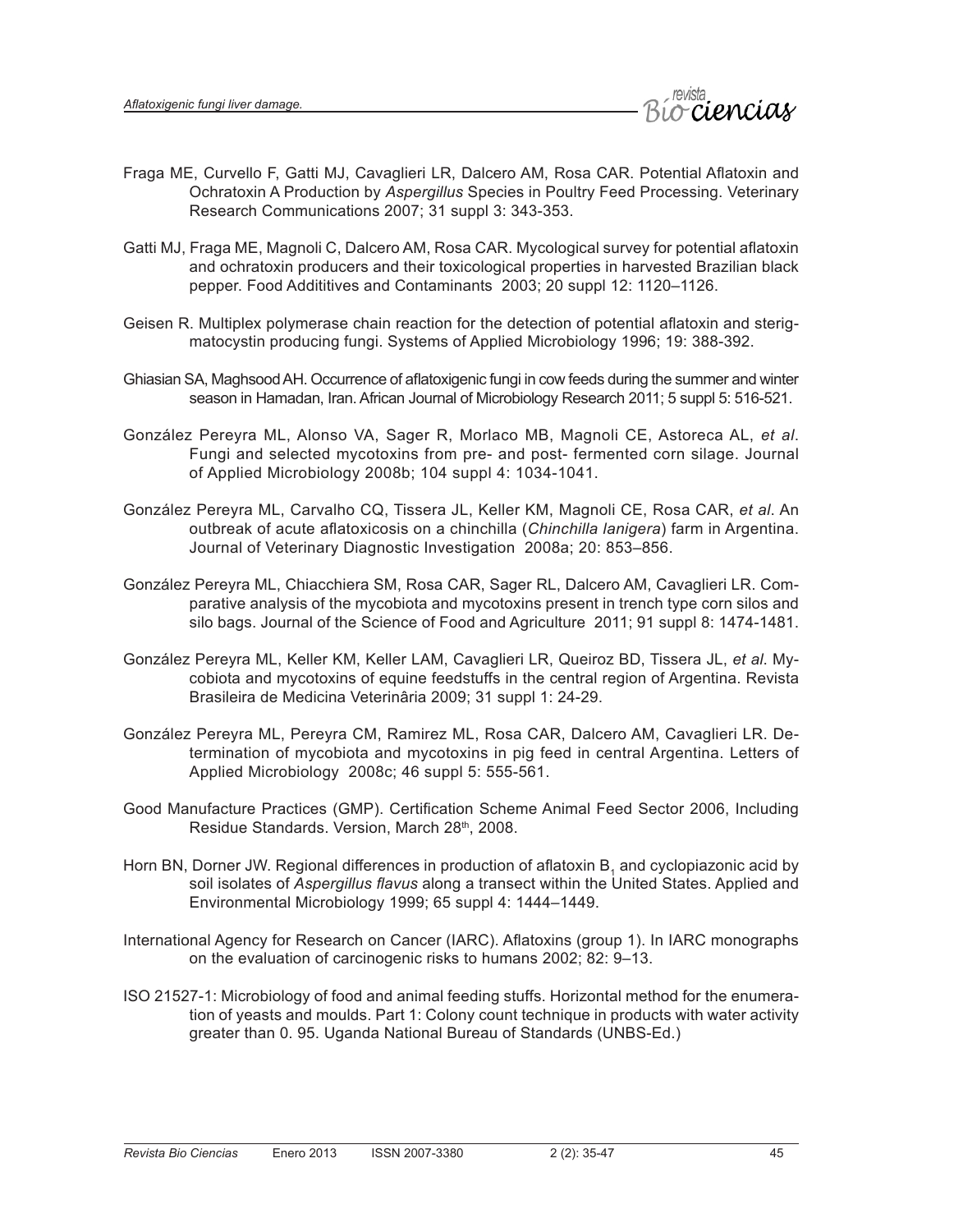

- ISO 21527-2: Microbiology of food and animal feeding stuffs. Horizontal method for the enumeration of yeasts and moulds. Part 2: Colony count technique in products with water activity less than or equal to 0. 95. Uganda National Bureau of Standards (UNBS-Ed.)
- Jan SK, Singh PP, Amarjt S. Observations of occurrence of poultry diseases associated with mycotoxins in feeds. Indian Journal of Animal Science 1995; 65: 1063–1067.
- Jones FT, Hagler WM, Hamilton PB. Association of low levels of aflatoxin in feed with productivity losses in commercial broiler operation. Poultry Science 1982; 61: 861–868.
- Klich MA. Identification of Common *Aspergillus* Species. Utrecht, Netherlands: CBS, 2002.
- Labala, J. Micotoxinas de chinchillas. Accessed Jan. 16th, 2008. Text in Spanish. http://www. cuencarural.com/granja/chinchillas/micotoxinas-de-chinchillas.
- Lacey J, Magan N. Fungi in cereal grains, their occurrence and water and temperature relationships. In: Cereal Grain, Mycotoxins, Fungi and Quality in Drying and Storage. Edited by Chelkowski J. Amsterdam: Elsevier 1991, 77–118.
- Magnoli C, Chiacchiera SM, Miazzo R, Palacio G, Angeletti A, Hallak C, *et al*. The mycoflora and toxicity of feedstuffs from a production plant in Cordoba, Argentina. Mycotoxin Research 2002; 18: 7–22.
- Miazzo R, Peralta MF, Magnoli C, Salvano M, Ferrero S, Chiacchiera SM, *et al*. Efficacy of Sodium Bentonite as a Detoxifier of Broiler Feed Contaminated with Aflatoxin and Fumonisin. Poultry Science 2005; 84: 1–8.
- Monbaliu S, Van Poucke C, Detavernier C, Dumoulin F, Van De Velde M, Schoeters E, *et al*. Occurrence of mycotoxins in feed as analyzed by a multi-mycotoxin LC-MS/MS method. Journal of Agricultural and Food Chemistry 2010; 58: 66–71.
- Neal GE. Participation of animal biotransformation in mycotoxin toxicity. Revue de Medicine Vetétérinaire 1998; 149: 555–560.
- Nelson PE, Toussoun TA, Marasas WFO. (Eds). *Fusarium* Species. An Illustrated Manual for Identification. University Park, PA/London, UK: The Pennsylvania State University Press, 1983.
- Newman SJ, Smith JR, Stenske KA, Newman LB, Dunlap JR, Imerman PM, *et al*. Aflatoxicosis in nine dogs after exposure to contaminated commercial dog food. Journal of Veterinary Diagnostic Investigation 2007; 19: 168–175.
- Oliveira GR, Ribeiro JM, Fraga ME, Cavaglieri LR, Direito GM, Keller KM, *et al*. Mycobiota in poultry feeds and natural occurrence of aflatoxins, fumonisins and zearalenone in the Rio de Janeiro State, Brazil. Mycopathologia 2006; 162: 355-362.
- Pitt JI, Hocking AD, Bhudhasamai K, Miscamble BF, Wheeler KA, Tanboon EK. The normal mycoflora of commodities from Thailand. 2. Beans, rice, small grains and other commodities. International Journal of Food Microbiology 1994; 23: 35–53.
- Pitt JI & Hocking AD (Eds.). Fungi and Food Spoilage. London, UK: Chapman & Hall, 1997.